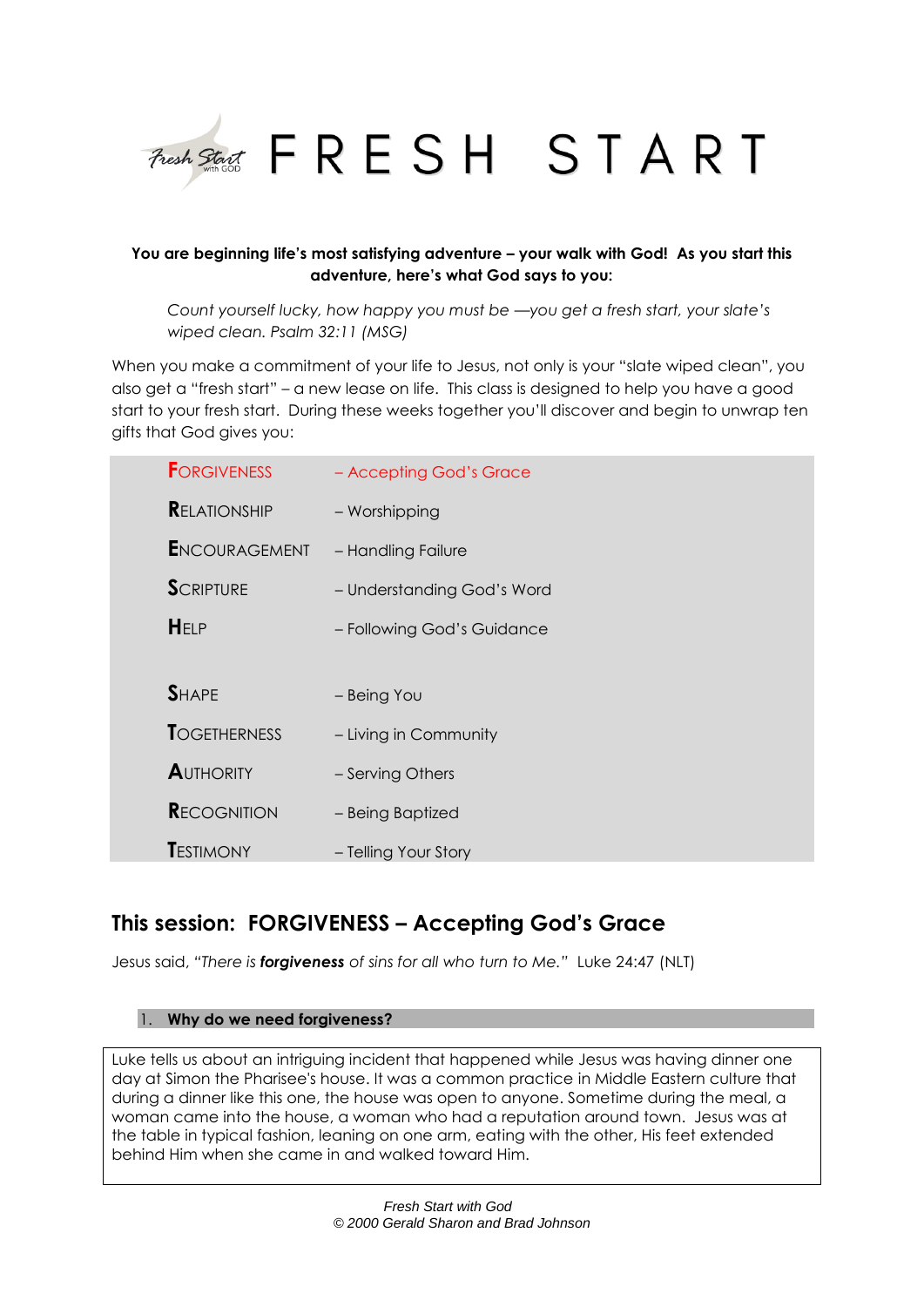This woman's life had been changed by Jesus, she had discovered a fresh start, Jesus had given her a reason for living, and out of her deep and uncontrollable gratitude she began to cry and her tears fell on the feet of Jesus...feet that were dirty and dusty from the walk over to Simon's place. She immediately began to dry Jesus' feet with her hair, never noticing that her tears, mixed with the dust on His feet meant mud in her hair, and when she had dried them, she started kissing them, and poured perfume on the feet of Jesus.

Simon just didn't understand, he just didn't get it. So, Jesus told Simon a story about two men who were in debt, different amounts, one owed the creditor an amount equal to five hundred days' pay and the other fifty days' pay, but neither of them could pay their debt, so the debtor forgave them both.

Then Jesus asked Simon an interesting question, "Which of them will love him more?" And Simon answered, "I suppose the one who had the bigger debt canceled." Jesus said, "You have judged correctly," then He explained to Simon about the depth of this woman's love because her huge debt had been canceled, paid. Then Jesus turned to her and said, "Your sins are forgiven." Wow! She had been carrying such a burden, such a load of guilt and shame because of who she was in town and what she had done. And with one short statement, Jesus lifts all that burden, all that shame, all that guilt off of her and sets her free. She knew the gift of forgiveness—a fresh start!

And we need to know that gift too. Here's why…

*"Two men owed money to a certain moneylender. One owed him five hundred denarii, and the other fifty. Neither of them had the money to pay him back, so he canceled the debts of both." Luke 7:41-42 (NIV)*

## **2. Because we are in debt!**

*"Two men owed money to a certain moneylender. One owed him five hundred denarii, and the other fifty." Luke 7:41*

A denarius was equal to one day's wage. Although the amount of their debts were significantly different, the fact is...they were both still in debt.

Spiritually, all of us are in debt, some of us are a lot deeper in debt than others. Some people have stretched the truth, others have created lies. Some people have lusted, others have had affairs. Some people have cheated on their taxes, others have robbed a bank. Some people have driven 1 mile per hour over the speed limit, others don't realize a speed limit exists. Some people do just enough to get by on their jobs, others get paid for what they never do. You get the point, it's simply a question of **degree** of debt; it's not whether or not we're in debt.

*If we claim to be without sin, we deceive ourselves and the truth is not in us. 1 John 1:8 (NIV)*

*All have sinned and fall short of the glory of God. Romans 3:23 (NIV)*

The glory of the Lord, the glory of God, is Jesus. And if Jesus was standing here right now, not one of us would measure up very well to Him. That's what the Bible means when it tells us we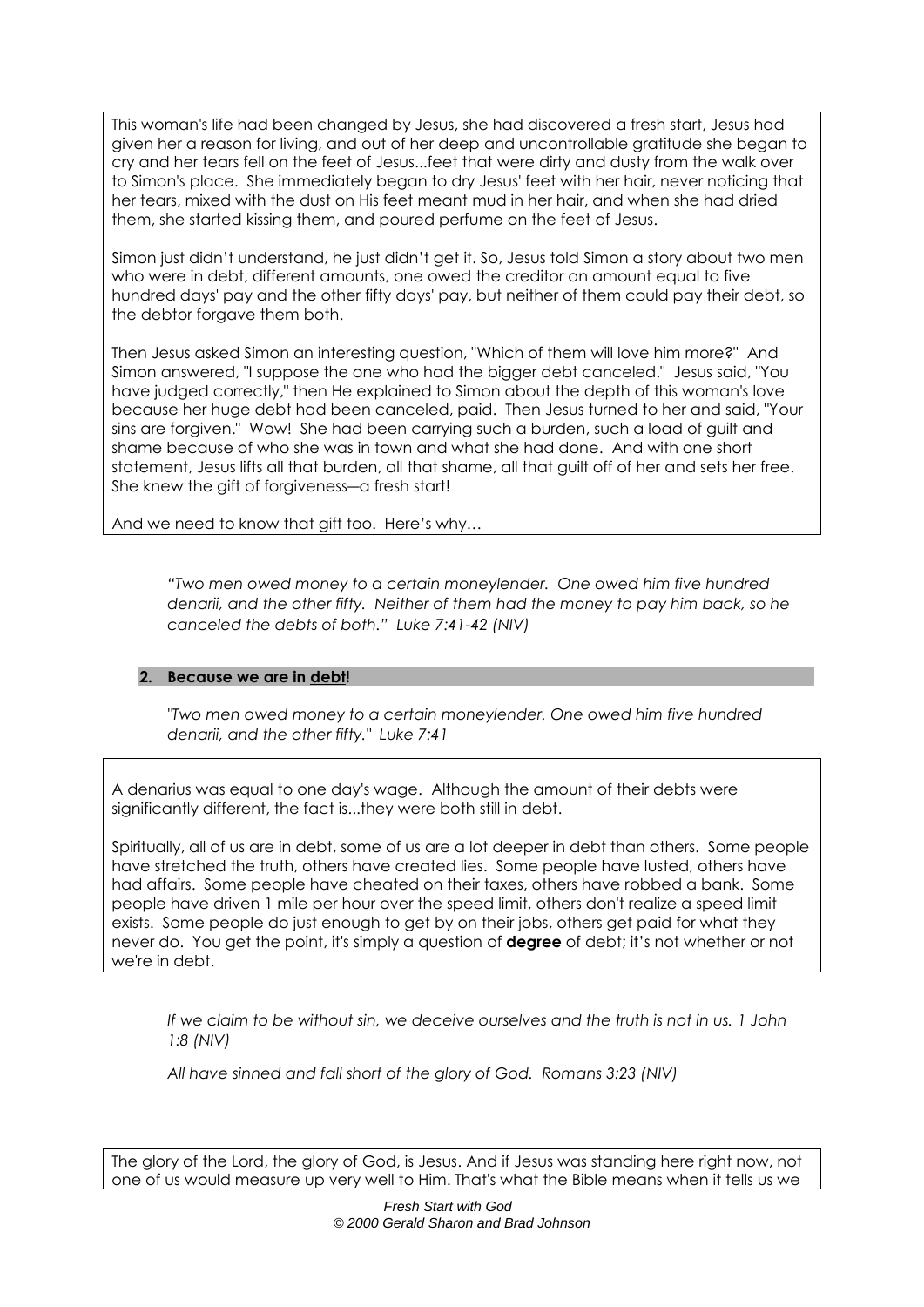have all sinned and because of that sin we fall short of the glory of God. We're in debt, we don't measure up.

Falling short of the glory of God means, I don't measure up to Jesus.

# **3. Because we are in debt over our heads!**

"Neither of them had the money to pay him back...." Luke 7:42

For any number of reasons, people get in debt financially over their heads. And, when they do, they have to do something about it. Under the Roman law of Jesus' day, the creditor could have seized both of these men who couldn't pay and had them jailed or forced them to go to work for him. The idea was to force the debtor to sell whatever property he might have to help liquidate the debt, or to force the debtor's friends and relatives to pay off the debt, or to apply the value of the debtor's labor against the debt.

Whenever the debtor couldn't pay the debt he was in over his head, and at great risk. Let's apply the biblical story to us―spiritually we're in over our heads.

The sin debt we owe to God is beyond our ability to repay. We can't work hard enough, pray diligently enough, give abundantly enough, or live rightly enough to pay our debt. God knew that and He gave us both Christmas (that means God sent Jesus to us) and the cross (that means Jesus died in our place) so that we could do something about our debt. He saw that we were spiritually bankrupt, and if we just tried to reorganize our lives, file a spiritual bankruptcy form, we would fail. We needed our debt forgiven, paid, and his answer was Jesus.

*For the wages of sin is death…. Romans 6:23 (NIV)*

The sin debt that we owe God is beyond our ability to repay.

Why do we need forgiveness?

## **3. Because we cannot cancel our own debt!**

The end of verse 42 tells us, "...so he canceled the debts of both." That's what Jesus did on the cross, He canceled, He paid my debt, and He paid yours.

*Without the shedding of blood, there is no forgiveness of sins.* 

*Hebrews 9:22 (NLT)*

*Christ's death was … a one-time event, but it was a sacrifice that took care of sins forever. Hebrews 9:28 (MSG)*

In the book of Ephesians, Paul tells us that God has chosen to adopt us as His children through Jesus (1:5). Through Jesus' death on the cross, when we accept what He did for us, God adopts us into His family.

Here's what that means. When the Roman adoption was finalized it was really finalized, it was complete. The person who had been adopted had all the rights of a natural born child in the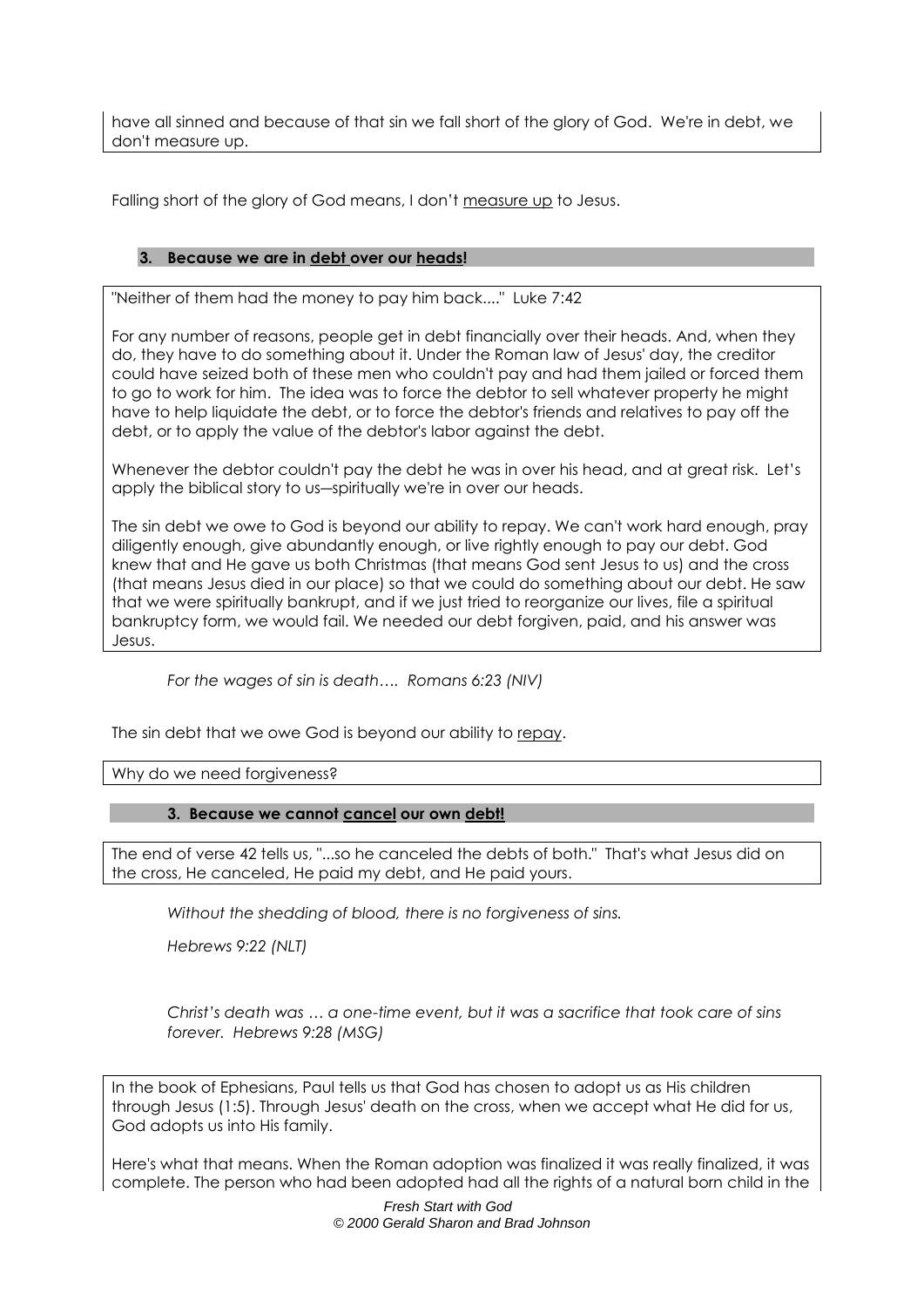new family and completely lost all rights in their old family. In the eyes of the law the person adopted was a new person. So new that even all debts and obligations connected with the previous family were abolished as if they had never existed.

Recently, a friend adopted a little boy and the state issued a brand new birth certificate with his "new name" written on it!

*In Him we have redemption through His blood, the forgiveness of sins, in accordance with the riches of God's grace. Ephesians 1:7 (NIV)*

When you are willing to give, really give your life to Jesus and let His death on the cross be the price paid for your sins, to stop trying to do it on your own and start trusting what Jesus did for you, then you are forever forgiven, that's God's gift to you – THAT'S CALLED GRACE!

#### **What is God's grace?**

*You are a God of forgiveness, gracious and merciful, slow to become angry, and full of unfailing love and mercy. Nehemiah 9:17 (NLT)*

Circle the word "gracious."

Grace has been described as unmerited favor. That means: something for nothing.

In our culture, something for nothing just doesn't make sense, does it?

Complete these common American phrases for me:

If it sounds too good to be true... it is. We make money the old fashion way, we ... earn it. There's no such thing as a free ... lunch. There is no gain without ... pain. God helps those who ... help themselves.

Most of us have a hard time believing this is possible, especially with God. So, we try to earn His forgiveness. The reality is, forgiveness does have a price, it's just that **Jesus has already paid it.**

## **Grace is:**

- o **G**od's
- o **R**iches
- o **A**t
- o **C**hrist's
- o **E**xpense

In this man Jesus there is forgiveness of your sins. Everyone who believes in Him is *freed from all guilt and declared right with God. Acts 13:38-39 (NLT)*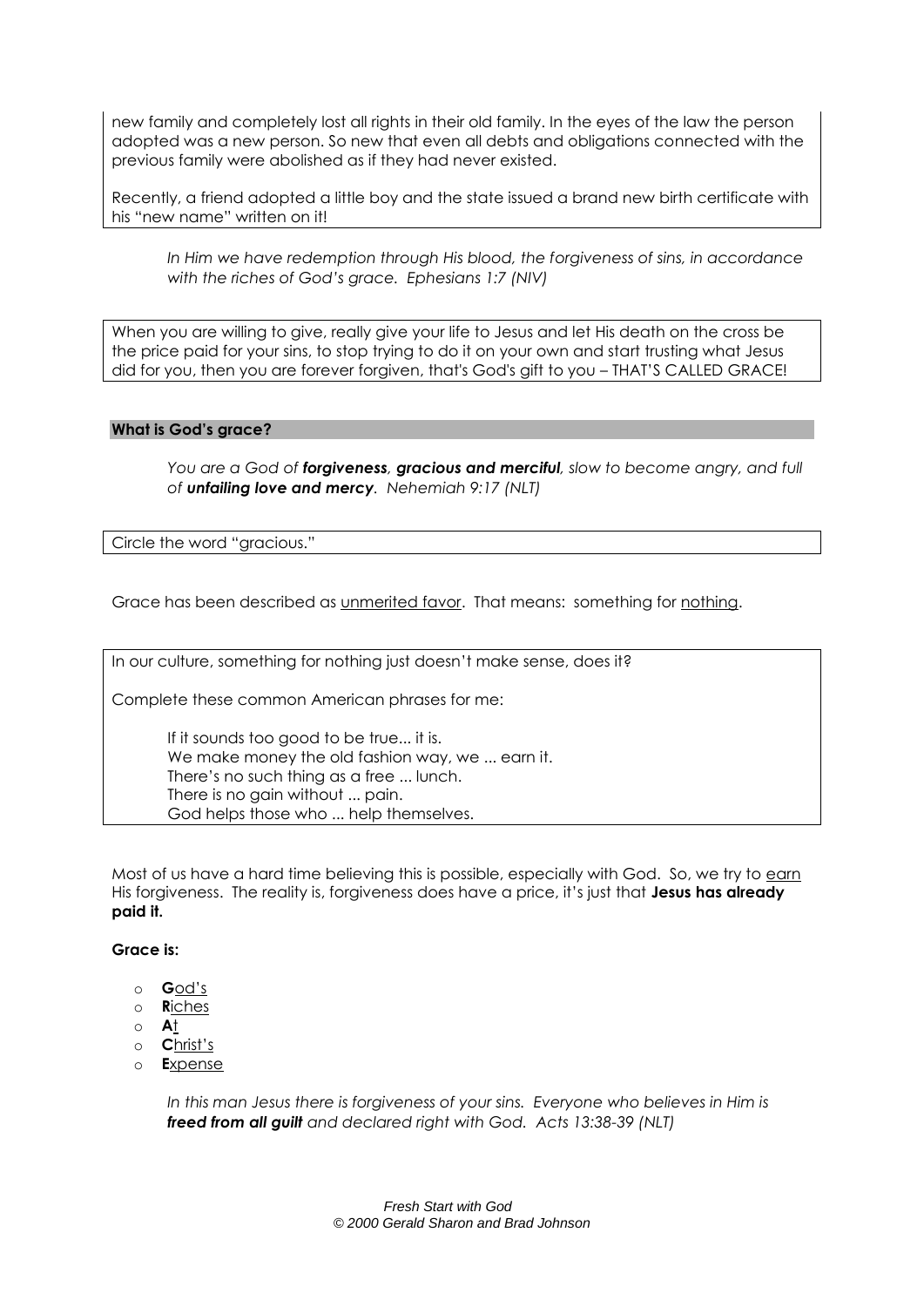### **1. Grace is a free gift.**

Many people think that they're saved by works like going to church, giving to charities, getting baptized, by earning their way to heaven, by being good enough that God says, "OK, come on in."

If you were to do a sidewalk survey of 100 people and just ask, "How do you get to heaven?" you'd get a lot of different answers. But basically they would all be summarized by, "You've got to earn your way to heaven." You'd hear things like, "The way you get to heaven is you try to be good and do your best" or "Work real hard at being good or just try to be a good, moral person" or "Do more good things in life than you do bad things in life and if your good pile is higher than your bad pile, God's going to say, 'You're a good guy. Come on in.'" It's all based on works, not grace.

You need to understand that God says here that salvation is absolutely free. Circle "free gift". You don't work for a gift....or it wouldn't be a gift. God says salvation is absolutely free. You can't earn it, you can't buy it, you can't work for it....it's a gift.

*All of us need to be made right with God by His grace, which is a free gift…through Jesus Christ. Romans 3:24 (NCV)*

#### Religion is spelled **D-O**, but Christianity is spelled **D-O-N-E**!

This is the fundamental difference between Christianity and every other religion. Every other faith, every other belief system, whatever it is... if it's Buddhism, Hinduism, Islam, Mormonism, Jehovah's Witnesses...you pick, but if it's anything other than Christianity it is based on works and you can summarize them in one word -- "do". There are certain things you **do** in order to gain God's approval.

On the other hand, if you were to summarize Christianity in one word, it's the word "done". It's already been done for you. It was done on the cross and through the resurrection of Jesus Christ. There isn't anything you can do to save yourself. You just accept God's free gift of grace.

*For it is by grace you have been saved, through faith – and this not from yourselves, it is the gift of God – not by works, so that no one can boast. Ephesians 2:8-9 (NIV)*

It's the greatest gift you're ever going to be offered. Since it's a gift, someone has to give it...and...

#### **2. Jesus is the only one who can give grace.**

*… grace and truth came through Jesus Christ.* John 1:17 (NCV)

*…many people received God's gift of life by the grace of the one man, Jesus Christ. Romans 5:15 (NCV)*

*Jesus said, "I am the way and the truth and the life. No one comes to the Father except through Me." John 14:6 (NIV)*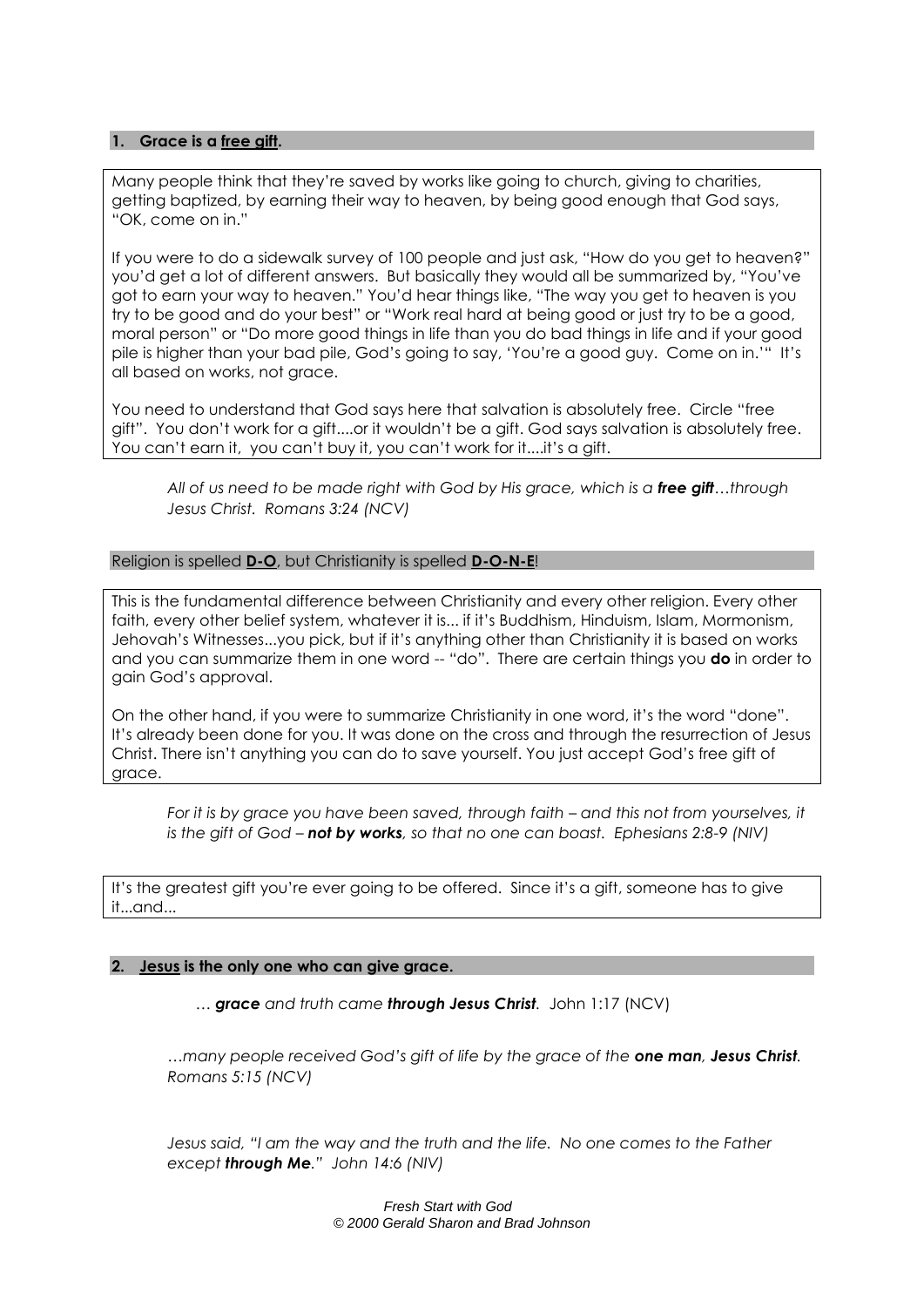Why through Jesus Christ? Why is Jesus Christ the only way to heaven? Why not Buddha? Why not somebody else?

Because He paid the price of admission. On the cross, He paid for your sins and through the resurrection proved He is the Son of God.

Jesus is the one who paid my admission price, so that I could enter Heaven.

Grace is free, no doubt about that...But it is not cheap. It cost Jesus Christ His life.

*He was pierced for our transgressions, He was crushed for our iniquities; the punishment that brought us peace was upon Him, and by His wounds we are healed.* Isaiah 53:5 (NIV)

*God made Christ, who never sinned, to be the offering for our sin, so that we could be made right with God through Him.* 2 Corinthians 5:21 (NLT)

In the Bible, the favorite description for someone who's accepted God's grace is the term "in Christ." That phrase, "in Christ", is used over 120 times in the New Testament. It refers to somebody who has found salvation through the grace of God by being in Christ.

Let me explain it to you like this. This banana peel represents my life and let's let this bag represent Jesus Christ. In my life there are a lot of things I've done wrong, that disqualify me to live in a perfect place like heaven. I'm beat up, bruised, ripped, torn, and empty. Then I look at that messed up, broken, damaged, scarred life and I think, "There's no chance of this getting into heaven. It's certainly not perfect." The Bible says that when I come to Jesus and say, "Jesus, I open my life up to You and I want to accept Your free gift of salvation" then God gives me the gift of grace, takes my life, with all the scars, all the tears, all the mistakes, and places me in Christ.

Now, when I'm in Christ, can you see my imperfections? Can you see the things that I'm ashamed of? No...All you can see when I'm in Christ, is Christ. When God looks at me with eyes of grace He only sees the perfection of Jesus Christ.

The Bible teaches that when I commit my life to Jesus, that I am "in Christ." Once I am "in Christ", when the Father looks at me with eyes of grace, all He can see is the perfection of His Son Jesus.

## **3. Grace is available to anyone and everyone, including me.**

God doesn't play favorites―regardless of your background, your status, or your sin. It doesn't matter whether you've been a religious person or a non-religious person.

*The promise is not only for those people that live under the law of Moses. It is for anyone who lives with faith like Abraham. Romans 4:16 (ICB)*

*Everyone who calls on the name of the Lord will be saved. Romans 10:13 (NIV)*

*There are no quotas in heaven.*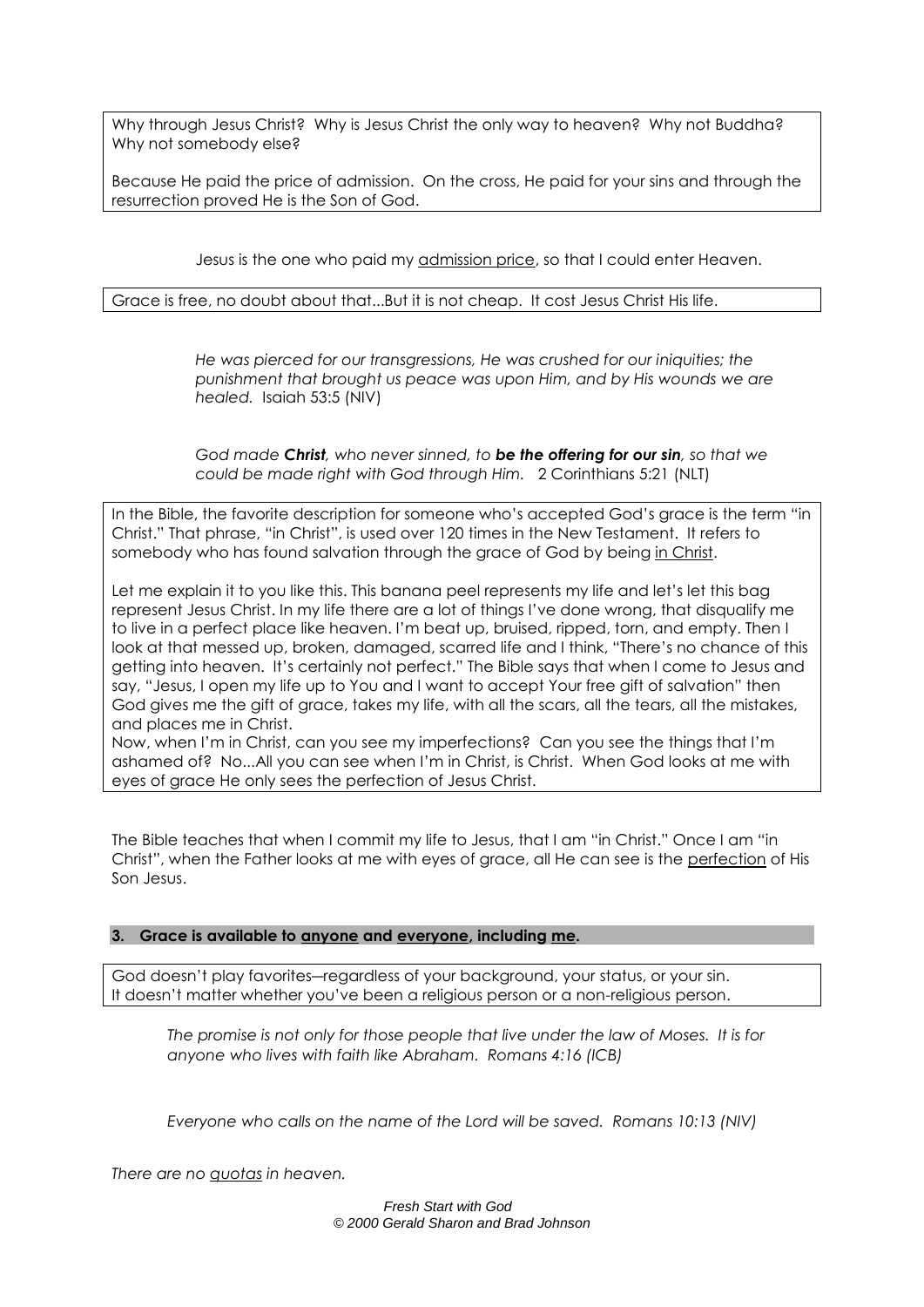It doesn't say only really good people will be saved if they call on the name of the Lord or really religious people or really smart people, or people who haven't failed. No. It says everyone - everyone who calls on the name of the Lord - everyone who has faith in the grace of God will be saved. So…how long does grace last?

# **4. Grace lasts forever.**

*The wages of sin is death, but the free gift of God is eternal life through Christ Jesus our Lord. Romans 6:23 (NLT)*

Circle *eternal life.* How long is eternal? The results of God's grace are going to go on and on forever. Eternal life is one of the benefits of grace. You could say that grace is the gift that keeps on giving. The Bible says the free gift of God is eternal life in heaven.

Have you ever thought of what heaven is really going to be like? The Bible tells us that heaven is going to be like at least three things.

Heaven will be a place of:

- o Reunion
- o Reward
- o Release

And here's some good news: all of that starts right now. Look at this verse.

*Because Jesus was raised from the dead, we've been given a brand-new life and have everything to live for, including a future in heaven—and the future starts now! 1 Peter 1:3-4 (MSG)*

## **5. I can have eternal life, by accepting it.**

If you're offered a gift and you don't accept it, it's a worthless gift. You need to realize that Jesus Christ makes this eternal grace gift available to everybody but it has to be accepted.

How do you accept it? By believing, by faith! God's gift is received by faith. I trust that what Jesus did on the cross and through the resurrection is enough.

*For it is by grace you have been saved, through faith – and this not from yourselves, it is the gift of God – not by works, so that no one can boast. Ephesians 2:8-9 (NIV)*

Faith is the key that unlocks the door to heaven.

But because salvation is a gift, you can't brag about it. If you could work your way to heaven, do you realize how miserable it would be in heaven? Everybody would be bragging about how they got there. We'd all be trying to "one up" each other with great stories of what great people we were on earth. God says, "It's a grace gift. I just give you forgiveness free. I give you heaven free." So what do you do with a gift? You accept it and are grateful for it.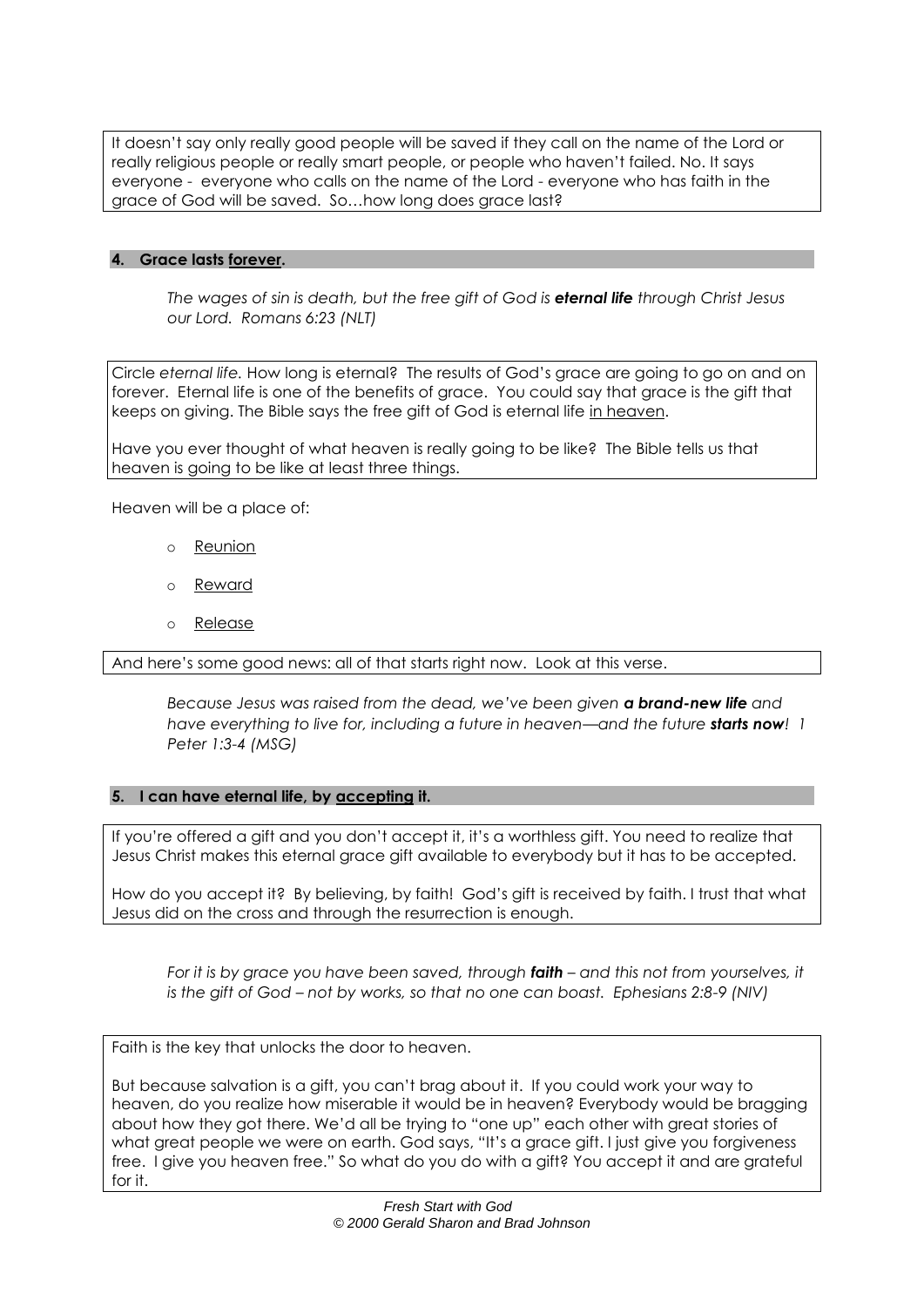*People receive God's promise by having faith. This happens so that the promise can be a free gift. Romans 4:16 (NCV)*

- o Salvation is not based on my performance, it is based on God's promise.
- o Salvation is not based on my goodness, it is based on God's grace.
- $\circ$  I'll get to heaven, not based on my <u>merit</u>, but based on God's <u>mercy</u>.

That's why He gets all the credit, all the glory. There's nothing I can do. It's a free gift that's received by faith.

Here's how much God wants you to get this gift...

*The Lord longs to be gracious to you. Isaiah 30:18 (NIV)*

God really, really wants to be gracious to you. Does grace just mean that I can accept God's gift and keep on living any way that I want to—thumbing my nose to God? Of course not. When Jesus gave grace to the people He met He also gave an instruction "follow Me." He was saying, "I'll give you this tremendous gift. I want you to take it, and I want the rest of your life to be lived in fullness―follow Me. Live like I tell you to live. That's how you can really live it up." What a deal!

# **How does a person accept God's grace and get the gift of forgiveness?**

The Bible makes this promise:

*Everyone who believes in Him receives forgiveness of sins through His name. Acts 10:43 (NIV)*

In the Bible, the word "believe" means more than just brain knowledge, it means "to make a commitment to." So, everyone who makes a commitment to live the rest of their life for Jesus, accepting the price that He paid for their sins on the cross, receives forgiveness.

Belief is saying, "I believe 'enough' that Jesus Christ is God's Son that I'll follow Him with my life."

*Jesus said, "Here I stand at the door and knock. If you hear Me calling and open the door, I will come in…." Revelation 3:20 (NLT)*

When you get home tonight, imagine that you hear a knock on your door. You go to the door, open it, and it's a friend of yours. What will you say? That's right, "Come in." Well, it's just that easy to invite Jesus into your life, to accept God's grace and the gift of forgiveness.

Many people have come to Christ, had their sins forgiven, invited Him into their life by saying a prayer similar to this one: